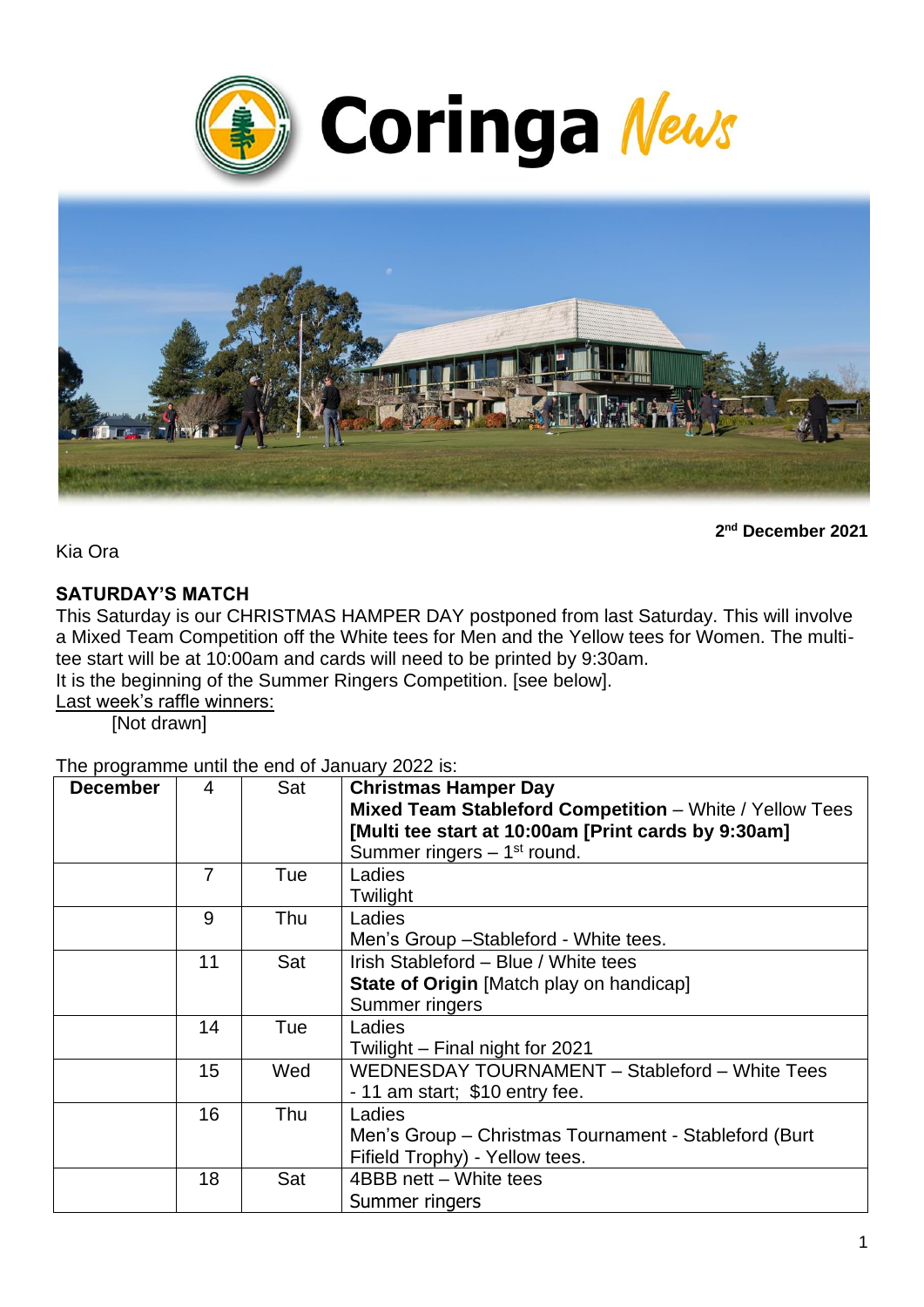|         | 21           | Tue        | Ladies                                                                            |  |
|---------|--------------|------------|-----------------------------------------------------------------------------------|--|
|         | 25           | Sat        | <b>CHRISTMAS DAY - Course Closed</b>                                              |  |
|         | 26           | Sun        | <b>No Boxing Day Tournament</b>                                                   |  |
|         |              |            | Course Open                                                                       |  |
| January | $\mathbf{1}$ | Sat        | <b>NEW YEAR'S DAY - Course Open</b>                                               |  |
|         |              |            | Stableford - Blue tees                                                            |  |
|         |              |            | Summer ringers                                                                    |  |
|         | 5            | Wed        | \$10 Wednesday Tournament - Tee off between 10:30am and                           |  |
|         |              |            | 11:30 am                                                                          |  |
|         |              |            | No Lone Star Group WATERING TOURNAMENT                                            |  |
|         | 6            | Thu        | No Men's Group match.                                                             |  |
|         | 8            | Sat        | Stableford match - Blue / White tees                                              |  |
|         |              |            | Summer ringers                                                                    |  |
|         | 13           | Thu        | Ladies:                                                                           |  |
|         |              |            | Men: Opening Day - Stableford - White tees                                        |  |
|         | 15           | Sat        | Stroke – White tees – Foley Cup Qualifying (16 to qualify on                      |  |
|         |              |            | handicap)                                                                         |  |
|         |              |            | Vets Cup 1 <sup>st</sup> Round                                                    |  |
|         |              |            | Summer ringers                                                                    |  |
|         | 18           | Tue<br>Wed | Twilight $-1st$ round for 2022<br>WEDNESDAY TOURNAMENT - Stableford - Silver Tees |  |
|         | 19           |            | - 11 am start; \$10 entry fee.                                                    |  |
|         | 20           | Thu        | Ladies:                                                                           |  |
|         |              |            | Men: Par - Yellow tees                                                            |  |
|         | 22           | Sat        | Par - Black / Silver tees                                                         |  |
|         |              |            | 1 <sup>st</sup> round Foley Cup – Silver tees. (Competitors can go in             |  |
|         |              |            | match of the day.)                                                                |  |
|         |              |            | Summer ringers.                                                                   |  |
|         | 25           | Tue        | Ladies                                                                            |  |
|         |              |            | Twilight                                                                          |  |
|         | 26           | Wed        | Ellesmere WEDNESDAY WATERING TOURNAMENT                                           |  |
|         | 27           | Thu        | Ladies:                                                                           |  |
|         |              |            | Men: Stableford - Yellow tees                                                     |  |
|         | 29           | Sat        | <b>OPENING DAY - Teams Stableford Silver tees for men;</b>                        |  |
|         |              |            | Yellow Tees for women. \$10 entry; 10:00am multi-tee start                        |  |
|         |              |            | (Drawn fours).                                                                    |  |

#### **NOTE: State of Origin - morning players.**

I encourage all those who are able, please participate in the main event which kicks off at 10.30am, pre-register your interest on the sheet in the pro-shop and you will be added to the match list. Matches start from 10.30am. It is always a lot of fun.

For those of you who can only play early, you may still participate in this fabulous event,

- Organise your own opponent within your playing group
- Organise which team you and your opponent represent, Canterbury or Otago,
- Record your match details on the sheet provided in the pro-shop, (on the day)
- Play your match match-play on handicap.
- Record your result on the sheet in pro-shop.

Any questions please check with me.

Vance Hetaraka (for Match Committee)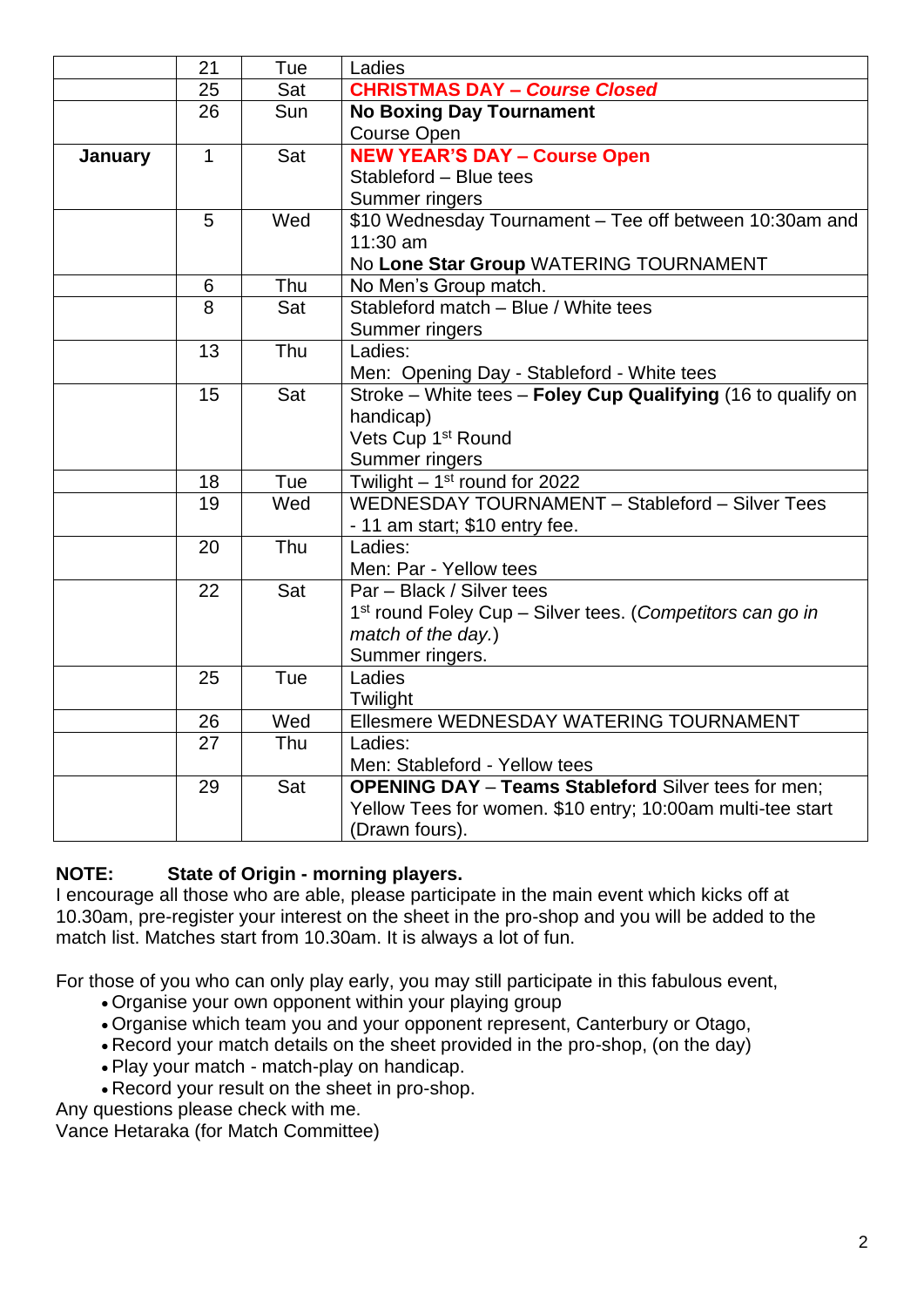#### **NEXT STEPS RE COVID GUIDELINES FOR GOLF CLUBS**

The latest guidelines how Golf is able to be played under the COVID traffic light system have been released. These guidelines come into effect on Saturday.

#### **The Good news…….**

All on course facilities are open again – water fountains, ball washers etc. Flagsticks are back in play (yeah!) and can be removed from the hole. Raking of bunkers is back, and we ask that all players now get back into the habit of raking bunkers.

#### **The Restrictions……..**

The course is open to all people, vaccinated and non- vaccinated (but please maintain social distancing and good hygiene such as hand washing etc).

The ProShop is considered a retail environment. It is open to both vaccinated and non-vaccinated players. Mask wearing inside the ProShop is still required, as is social distancing (no more than 4 people plus staff inside the ProShop at any one time)

The Café/bar is available for **fully vaccinated people only**. Proof of vaccination (vaccine passports) is required. Please be prepared to provide this when you enter the Café/Bar.

And if you aren't vaccinated, please do not enter the Café/Bar – we can't serve you and will have to ask you to leave, so help us avoid this unpleasantness.

It will take us a little time to bed the new rules in, so please bear with us will while we transition over the next week or so.

#### **COURSE**

The contractors keep making great progress with the pine hedges – as of today they are partway down the hedge on the left of hole no 4. After this the last hedge to tackle is on hole 14 and then they are done. Rohan expects they could be all finished by the middle of next week.

We are really happy with the outcome – the removal of the hedges really opens up the course, and the contractors have done a great job.

The next steps will be the removal of the branches and unwanted pine tree trunks. We are talking to a couple of businesses about this and hope to have some plans sorted in the next week or so (though might be a few months before everything is removed from the course).

Otherwise the course is looking great and Rohan and his team are doing a great job keeping on top of the grass growth – well done!!

# **CLUB NEWS**

## **New Members**

We welcome the following four new members this week: Leon Kim Tom Roy

#### **INTERCLUB**

#### Metro A

Coringa played Christchurch at Christchurch last Sunday in horrible wet conditions. The team lost 4.5 to 3.5 with Albert Yee, Grant Morris and Isaac Preece winning convincingly, Richard Kingsbury had an epic battle for a half and his opponent played some amazing shots to stop Richard from winning! Everyone who has played in the team are playing hard and in a wonderful spirit and representing the club in a way they should be proud of. Our loses have been so close which is really difficult to deal with, but every game we turn up with a positive attitude which is all I ask, I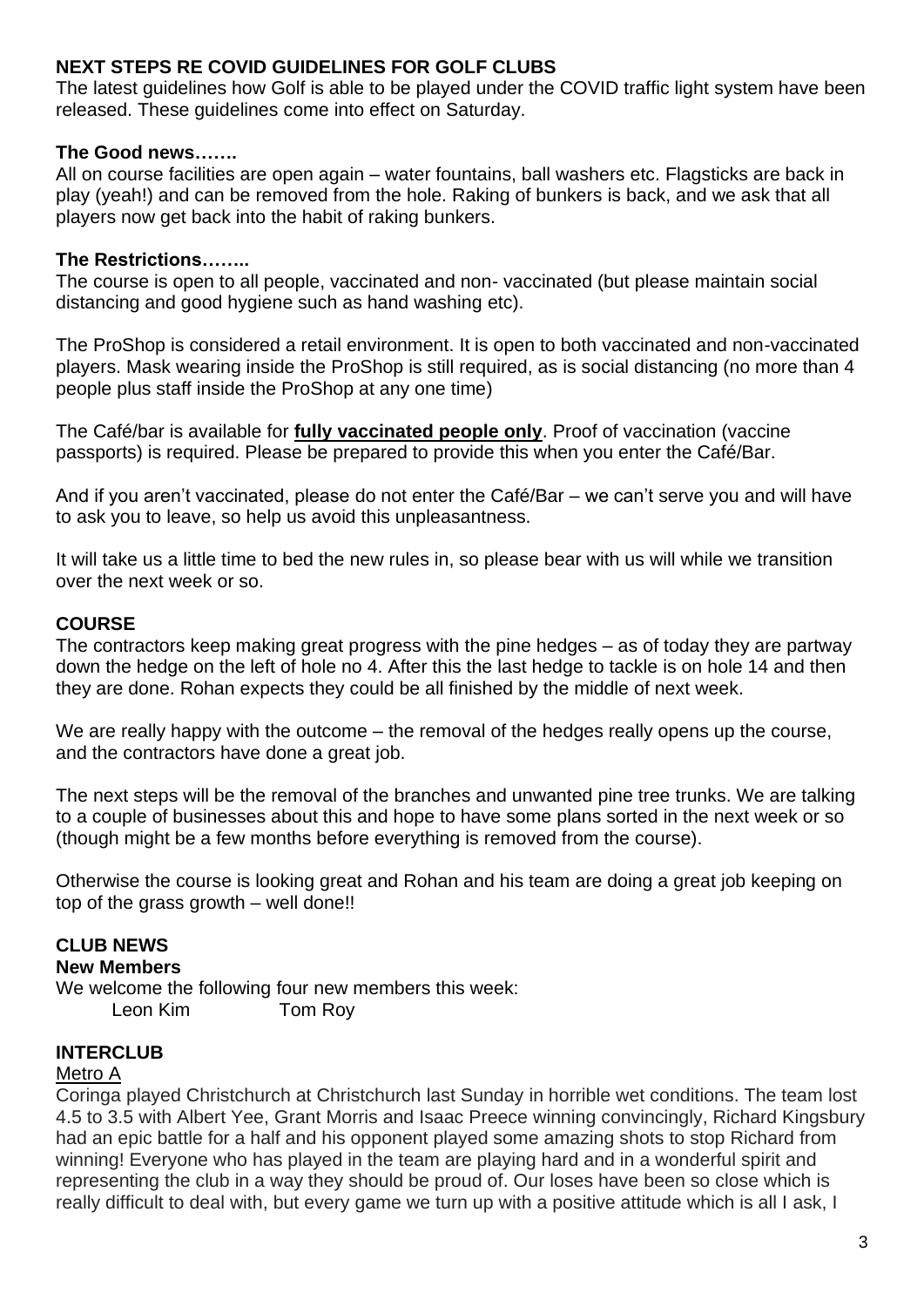am really trying my best to give as many guys as possible a chance and be competitive, I don't want to upset people because I think golf should be enjoyable. At present the team is is 4<sup>th</sup> place in a very tight competition.

Our next match is a home game v. Clearwater on the 5<sup>th</sup> of December. James Willetts (Manager)

#### **Presidents**

After the hard-fought away win at Rawhiti, winning by  $4\frac{1}{2}$  games to  $3\frac{1}{2}$ , the team is in  $5<sup>th</sup>$  place on the table after five games. Their next match is another away game against the present leaders, Waitikiri on the 5<sup>th</sup> of December.

## **SUNNER RINGERS 2021 – 2022**

## \*\*\* **TAKE UP THE CHALLENGE – GET INVOLVED – TEST YOURSRSELF** \*\*\* **CORINGA SUMMER RINGERS COMPETITION**

#### **Entry Fee \$10**

Over the coming summer months when the sun will be out and shining for longer, the course conditions will be more favourable and conducive to better scoring, why not challenge yourself by entering into the Summer Ringers Competition and see what the best cumulative net score for each hole you can achieve over the next three months. It's a challenge not to yourself but also amongst your golfing mates as to who has bragging rights at the end. It's FUN, FUN, FUN!!!

Please support your Club and what the Match Committee is offering to its members.

#### The **Competition Rules** are as follows:

- 1) Entry Fee is \$10 per participant paid prior to the commencement of the qualifying round. In the event you join late, that is after Round 1, then all previous Match of the Day (MOTD) rounds played prior to the qualifying round entered will count
- 2) Qualifying rounds only include the **Saturday** MOTD & Pro Shop **Competitions** that commenced from the 4 December 2021 to the last qualifying round on the 26 February 2022 (maximum of 13 rounds)
- 3) For your round score to count, only those Saturday results entered onto Dotgolf website will be valid. It is your responsibility to ensure your Saturday scorecards are correctly signed off and handed in for processing in the Pro Shop
- 4) The number of Competition grades will be dependent on the number of participants entered, up to a maximum of four. Hopefully this will allow all participants to compete amongst their own level. As in previous years, the lower handicap group will be smaller to ensure fair competitiveness
- 5) Your collated score for the Ringers competition will be determined no matter what tees you played from in the qualifying Match of the Day competition. However, your net score will be determined by subtracting your current average handicap index (over all the rounds played to date) rather than course handicap, given that this a composite of your handicap off all tees you played from
- 6) A weekly Ringers Result Table from the previous week will be published in the weekly Coringa Newsletter email and will also be posted in the Pro Shop Noticeboard the following **Saturday**
- 7) The Entry Fees collected will form the basis of the Prize Pool for the payouts in the Gross and Net competition. The winners declared will be for the:
	- Best Gross Ringer Score in each competition grade
	- Best 2 or 3 Net Ringer Scores in each competition grade (excluding the Best Gross Ringer Score winners) depending on the final entry numbers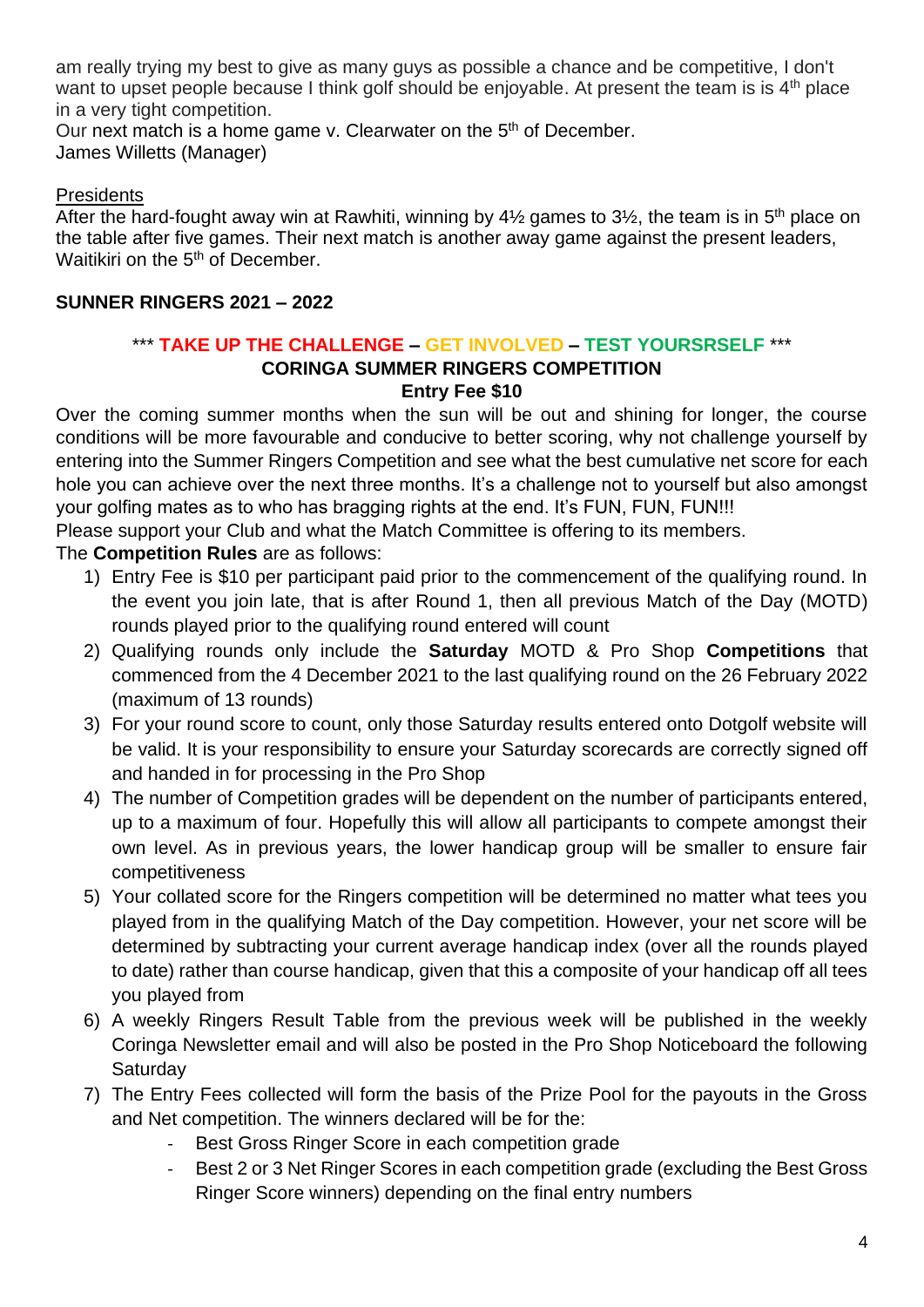- 8) In the event of a tie in the Best Gross Ringer Competition, the winner will be determined by the player who has the higher handicap index of the tied players
- 9) In the event of a tie in the Net Ringer Competition, the deadlock will be determined by the player who has the lower handicap index of the tied players

This year will see the introduction of a NEW trophy donated by myself. The "**King of the Ringers**" trophy will be awarded annually to the participant with the best combined Net Score competed by those who enter both the Summer and Winter Ringers competition.

Ringers Competition Convener

Kevin King

#### **MEN'S REPORT**

This Saturday, the 4<sup>th</sup> of December, is the postponed teams Christmas Hamper event off the White tees for the Men and Yellow tees for the Women. Please arrive before 9.30am and the draw will be announced asap before the shotgun start at 10am.It will cost \$10 to enter the match. I have ordered \$1000 worth of Hams, Turkey Rolls and Meat from our friends at **New World Bishopdale,** and I hope to have ten team prizes.

There will be raffles available for purchase from James Willetts, John Marsh and Vance Heteraka both before and after the game for those interested in a nice meat prize from **New World Bishopdale**. Remember raffles are an important means by which the match committee can operate. Please bring your money and the raffles will be drawn at the prize giving.

The Christmas Hamper Day Match will be a team's stableford game where everyone completes a card, but for the match only the best stableford from the group counts on the Par 5's, the two best on the Par 4's and three best on the Par 3's. If there is only three people in a group the ghost player will always get two stableford points! There will be two divisions - a Mixed and Mens! Get out there and enjoy playing with someone different.

Please just pay your match fees in the Pro Shop and get your card. Remember the COVID rules! Give your card to someone from the match committee inside and they will announce the fours and the assigned tees as soon as possible. We hope the match will be underway around 10am.

Last weekend the AGM went very well as far as I am concerned seeing the outstanding results achieved by the board. Once again thanks very much for the work the board have done throughout the previous year. A profit to that level considering the money spent is outstanding! Unfortunately, you guys have been left with me for another year and I hope I don't upset too many people. I will repeat that this is my last year in the role of Club Captain! Any suggestions of different Saturday matches, programming issues, or membership initiatives can be brought to my attention either on my cell 021 1499070, home number 3589 582 or email:

[david.harvey@xtra.co.nz](mailto:david.harvey@xtra.co.nz) Please don't approach me when I have just come off the course, as I need that first beer, which often I have to pay for particularly when playing 'Two shots Cottrell', I apologise once again for calling off the Hamper Day match considering the weather. It turned out to be a cold but nice afternoon for those 45 who decided to challenge the weather! We played a Stableford match off the White tees and the outstanding rounds went to Paul Cho (Alpha) in Division Two with at 41 and Grant Morris won Division One with 39.

The Jackpot and Net Eagle Hole number 1 were not struck. The Birdie Hole number 14 was picked up by Kevin King and Vance Heteraka and a nice \$95 each.

The full results are available on the website.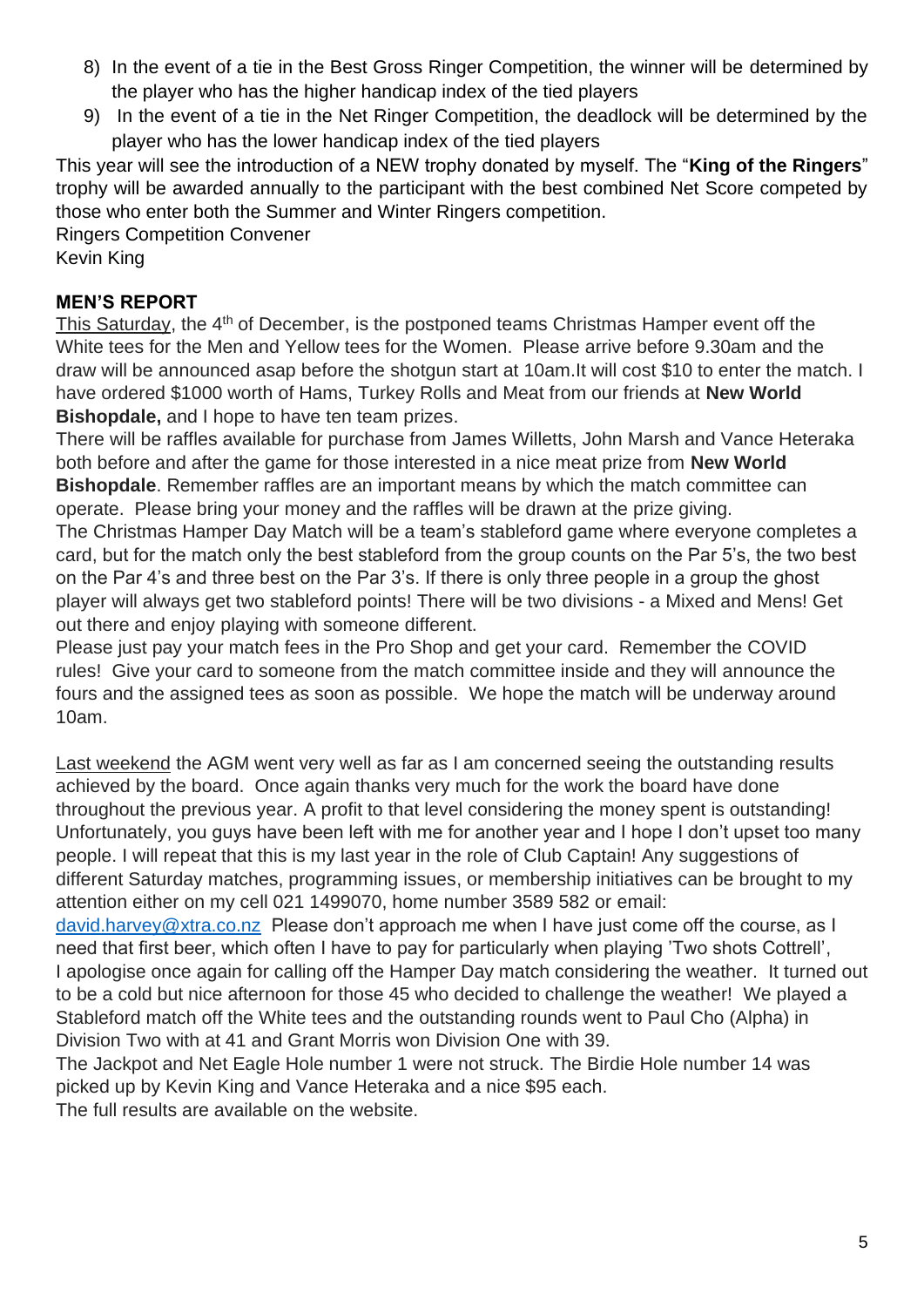#### Meat / Closest to Pin Wine/ Raffle Prizes:

There are still many members who have not picked up their meat and wine prizes and this is causing an issue with storage! If people haven't picked up their prizes within a month from the time of winning, then the prize will become the clubs. Please check the board, wipe your name off and pick up your prizes from Murita.

There were not enough raffles sold last weekend, but we will be having plenty available this week. Please remember to bring plenty of small change!!

## State of Origin Competition**:**

We again have the most competitive match play event of the year being played on Saturday the 11<sup>th</sup> of December! After an approach by Vance I have decided to allow him to manage a morning section of the event and I will manage the afternoon games. I will accumulate the results at the prize giving and hope that some from the morning matches will still be in the clubrooms to enjoy the banter and celebrations!

For those in the afternoon who wanted to play I have completed a draw and put it up in the Pro Shop. Derrick has entered the afternoon draw into Dot golf. Please note the names first are the Crusaders and second Highlanders. There was a shortfall in Crusaders this year, so a couple of Highlander names have changed sides. Remember its a bit of fun. The programmed match is a dual blue and white tee day, so I will leave it up to individual players to agree on what tees block they wish to play their matches from.

If there are members who haven't put your names down, please contact me and I'll arrange for you to play with someone different! I will release the unused reserved times from 10.30 to 11.30 this weekend!

[ Morning players – see the note above.]

#### Hancock's Closest to the Pin:

This week (4 December) Hancock's Wine, Spirit & Beer Merchants

Upcoming events:

| Christmas Hamper Day                                      | 4 <sup>th</sup> December  |
|-----------------------------------------------------------|---------------------------|
| State of Origin                                           | 11 <sup>th</sup> December |
| Thursday Men' Christmas match for the Burt Fifield Trophy | 16 <sup>th</sup> December |

#### Membership Welfare:

## **Murita Newburn:**

Great to see Murita back at work. I was talking to her on Thursday, and she has about 75 percent of her freedom to her back. Even so she was able to get out and serve the many customers at the Watering Tournament on Wednesday. Great to have you back – and leave the heavy lifting to someone else!!

## Comment:

Here we go with the new traffic light COVID response and proving you have been double jabbed! Particularly as we progress into that busy Christmas and New Year phase of the year this may become a pain to us all, particularly in the club rooms. BUT it is about protecting us all and I know the board have thought through how to action this Government directive without wanting to upset too many members. On Wednesday a board member was quietly asking people for proof and preparing a spreadsheet! Please have your proof available when you are approached! It was great to see such a good turnout of members at the AGM. After every monthly 'Lone Star and Joes Garage Groups' Watering Tournament I am approached by a number of people from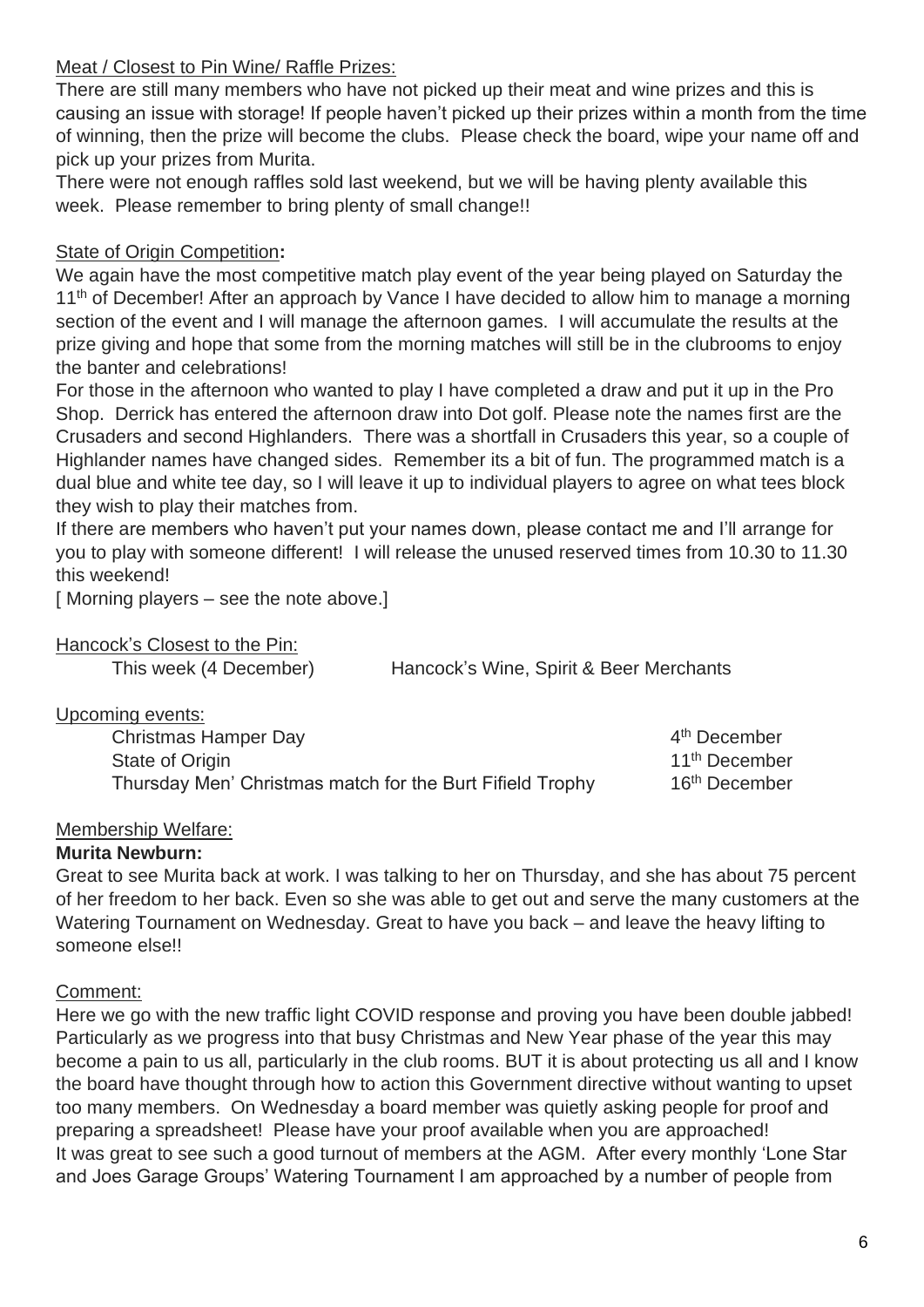other clubs complimenting the club on the condition of the course. We are lucky to have such a great facility and we are the envy of others!

So, get out there and enjoy the course which is looking and playing fabulously! David Harvey

Men's Captain

## **LADIES REPORT**

#### **Twilight**

There were eight Ladies at Twilight on Tuesday evening. (Three ladies from "I Love Golf) Belinda from I Love Golf won the overall and 1st Lady prize. Courtney came in 2nd with Anne K 3rd, countback from Tracey. Myra Story

## **WEDNESDAY GOLF**

The Lone Star and Joes Garage Group' Wednesday Watering Tournament:

On Wednesday, the 1<sup>st</sup> of December, we had our Christmas 'The Lone Star and Joes Garage **Group' Watering Tournament** where the participants, Men and Women, played for \$50 **Joe's Garage** and **Lone Star** vouchers, eight Hams, Turkey rolls and meat prizes from **New World Bishopdale,** as well as the closest to the pins plus a random draw for those in the bar prizes provided by **Hancock's Wine, Spirit & Beer Merchants**

After the interest expressed at Ellesmere, I decided to implement a start sheet for the tournament and guarantee certainty to tee times between 10:30 and 11:30. The course was be closed before to ensure the two tee blocks One and Ten are available. I would be interested in hearing some feedback on the success of this trial and whether we should consider doing this every month. There were 92 participants playing in good weather, with prizes down to 16<sup>th</sup> place in each of two divisions.

Notable Coringa Results in the two divisions included;

| <b>Division One</b> | [Up to $15.6$ ]           |                                                   |                                             |
|---------------------|---------------------------|---------------------------------------------------|---------------------------------------------|
| 1 <sup>st</sup>     | <b>Walter Scott</b>       | 40                                                |                                             |
| 5 <sup>th</sup>     | Duncan Shaw-Brown         | 38 (C/B)                                          |                                             |
| <b>gth</b>          | Dave Stead                |                                                   | 38 (6 birdies including three on Par 3's!)  |
| 14 <sup>th</sup>    | John Rademakers           | 35                                                |                                             |
| <b>Random Draw</b>  |                           | [27 <sup>th</sup> ] - Mel Newburn (with 32 stabs) |                                             |
| <b>Division Two</b> |                           | [15.7 and above]                                  |                                             |
| 1 <sup>st</sup>     | Gavin Walkinshaw          | 43                                                |                                             |
| 2 <sub>nd</sub>     | Doug Ames                 |                                                   | 41 (C/B)(With new Tailormade Sim 3 driver)! |
| 3 <sup>rd</sup>     | <b>Robert Pryce</b>       | 41                                                |                                             |
| 4 <sup>th</sup>     | <b>Hugh Little</b>        | 40                                                |                                             |
| 7 <sup>th</sup>     | <b>John Matthews</b>      | 37 (C/B)                                          |                                             |
| 8 <sup>th</sup>     | <b>Russell McGregor</b>   | 37 (C/B)                                          |                                             |
| 13 <sup>th</sup>    | Jonathon Kemp             | 36 (C/B)                                          |                                             |
| Random Draw:        |                           | $[27th]$ - Suzy Smith (with 32 stabs)             |                                             |
|                     | Five raffles were sold.   |                                                   |                                             |
|                     | <b>TWILIGHT 2021-2022</b> |                                                   |                                             |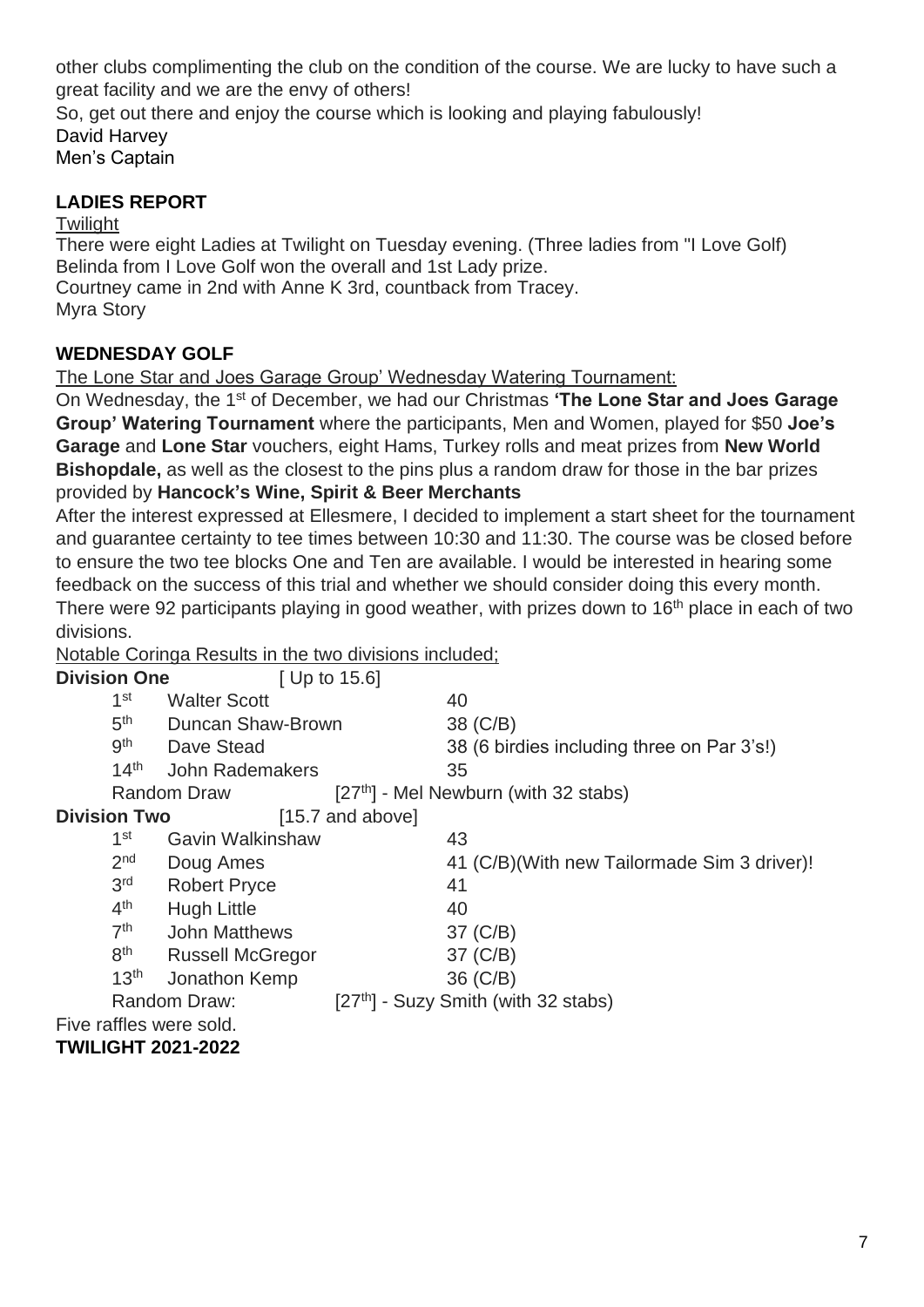Twilights are held every Tuesday evening with a shotgun start shortly after 5:30pm. Everyone is welcome!

Members \$5 and Guests \$10 Good prizes and a Burger meal to follow - \$10



### **THURSDAY MEN'S GOLF**

We had a field of fifteen for a Stroke match off Yellow tees contesting the Jerry Attic Trophy. Clearly, several our regulars were put off by the weather and may I politely suggest that a call to the pro shop would provide some better information. We played in a gentle breeze and no rain fell during the round!!! The scoring was not great and full results were as follows:

| 1st                            | <b>Bill West</b>     | 74                              |
|--------------------------------|----------------------|---------------------------------|
| 2 <sub>nd</sub>                | <b>Greg Carr</b>     | 75                              |
| 3 <sup>rd</sup>                | Jim Anderson         | 76                              |
| $\mathbf{\Lambda}^{\text{th}}$ | Derrick Xu           | $($ on a +1 handicap! $)$<br>77 |
| 5 <sup>th</sup>                | <b>Jerry Kuipers</b> | 77                              |
| 6 <sup>th</sup>                | John Brettell        | 78 (if only he could chip!!!)   |

Please note that we will be having our final Christmas Tournament for the year on the 16<sup>th</sup> of December, and also please note that we will recommence on the 13<sup>th</sup> of January 2022. Anybody suffering from withdrawal symptoms over the Christmas period can front up on 23<sup>rd</sup> December / 4<sup>th</sup> of January at 0930 and I am sure there will be some folk around for a game. Until next week good golfing and hopefully more fine weather.

Chris Cottrell

For Thursday Men

## **AND NOW**

Obituary Printed in the London Times

Today we mourn the passing of a beloved old friend, Common Sense, who has been with us for many years. No one knows for sure how old he was, since his birth records were long ago lost in bureaucratic red tape.

He will be remembered as having cultivated such valuable lessons as:

- Knowing when to come in out of the rain;
- Why the early bird gets the worm;
- Life isn't always fair;
- And maybe it was my fault.

Common Sense lived by simple, sound financial policies (don't spend more than you can earn) and reliable strategies (adults, not children are in charge).

His health began to deteriorate rapidly when well-intentioned but overbearing regulations were set in place. Reports of a 6-year-old boy charged with sexual harassment for kissing a classmate; teens suspended from school for using mouthwash after lunch; and a teacher fired for reprimanding an unruly student, only worsened his condition.

Common Sense lost ground when parents attacked teachers for doing the job that they themselves had failed to do in disciplining their unruly children.

It declined even further when schools were required to get parental consent to administer sun lotion or an aspirin to a student; but could not inform parents when a student became pregnant and wanted to have an abortion.